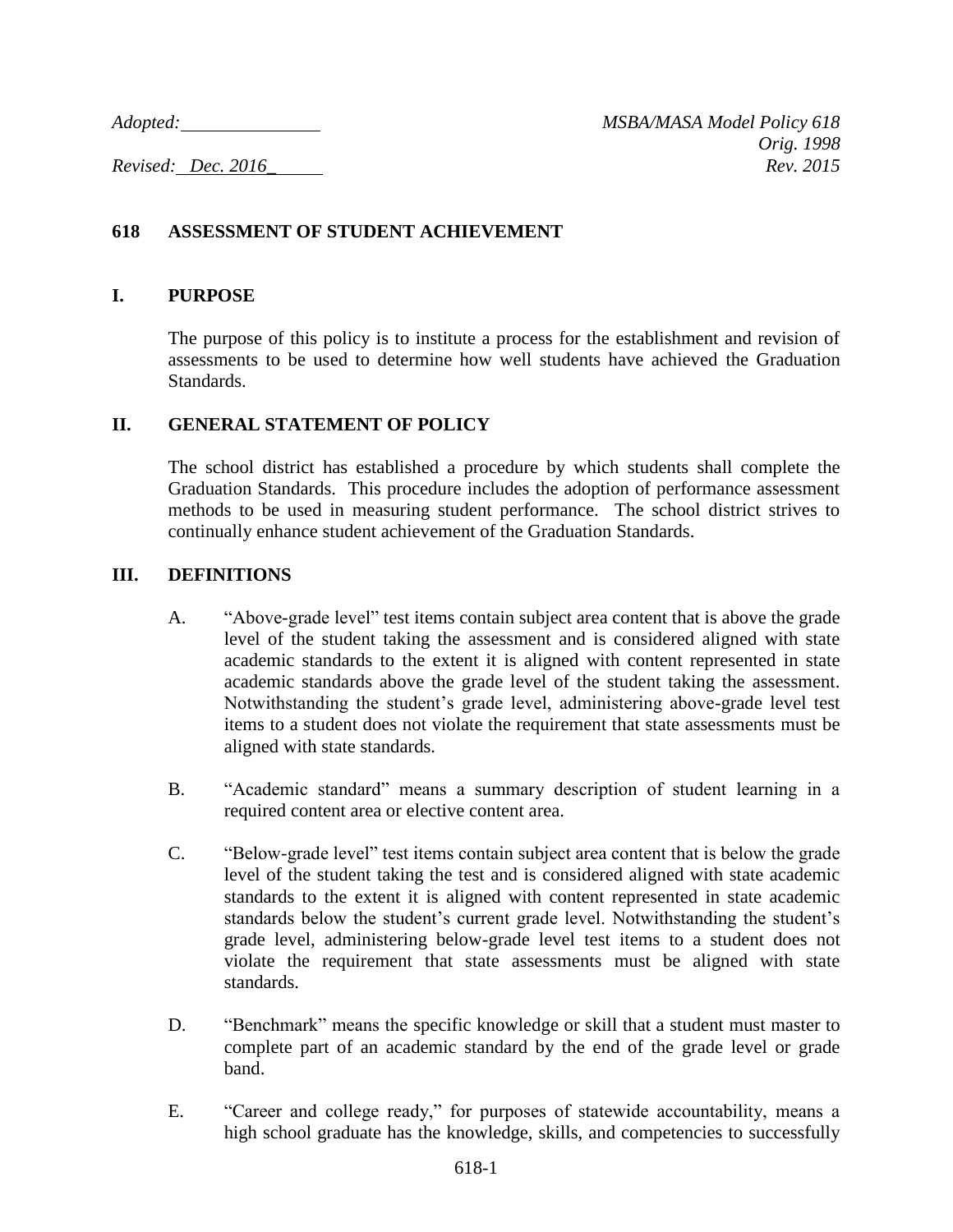pursue a career pathway, including postsecondary credit leading to a degree, diploma, certificate, or industry-recognized credential and employment. Students who are career and college ready are able to successfully complete credit-bearing coursework at a two- or four-year college or university or other credit-bearing postsecondary program without need for remediation.

- F. "Computer-adaptive assessments" means fully adaptive assessments.
- G. "Cultural competence," for purposes of statewide accountability, means the ability and will to interact effectively with people of different cultures, native languages, and socioeconomic backgrounds.
- H. "Elective standards" means a locally adopted expectation for student learning in career and technical education and world languages.
- I. "Experiential learning" means learning for students that includes career exploration through a specific class or course or through work-based experiences such as job shadowing, mentoring, entrepreneurship, service learning, volunteering, internships, or other cooperative work experience, youth apprenticeship, or employment.
- J. "Fully adaptive assessments" include on-grade level test items and items that may be above or below a student's grade level. *[Note: Fully adaptive mathematics and reading assessments must be used for grades 3 through 7 beginning in the 2015-2016 school year and later.]*
- K. "On-grade level" test items contain subject area content that is aligned to state academic standards for the grade level of the student taking the assessment.
- L. "Required standard" means a statewide adopted expectation for student learning in the content areas of English language arts, mathematics, science, social studies, physical education, and the arts, or a locally adopted expectation for student learning in health or the arts.

# **IV. ESTABLISHMENT OF CRITERIA FOR ASSESSMENT**

- A. The *[school board/superintendent/director of instruction]* shall establish criteria by which student performance of locally adopted Graduation Standards and elective standards are to be evaluated and approved. The criteria will be submitted to the school board for approval. Upon approval by the school board, the criteria shall be deemed part of this policy.
- B. The superintendent shall ensure that students and parents or guardians are provided with notice of the process by which program Graduation Standards will be assessed.
- C. Staff members will be expected to utilize staff development opportunities to the extent necessary to ensure effective implementation and continued improvement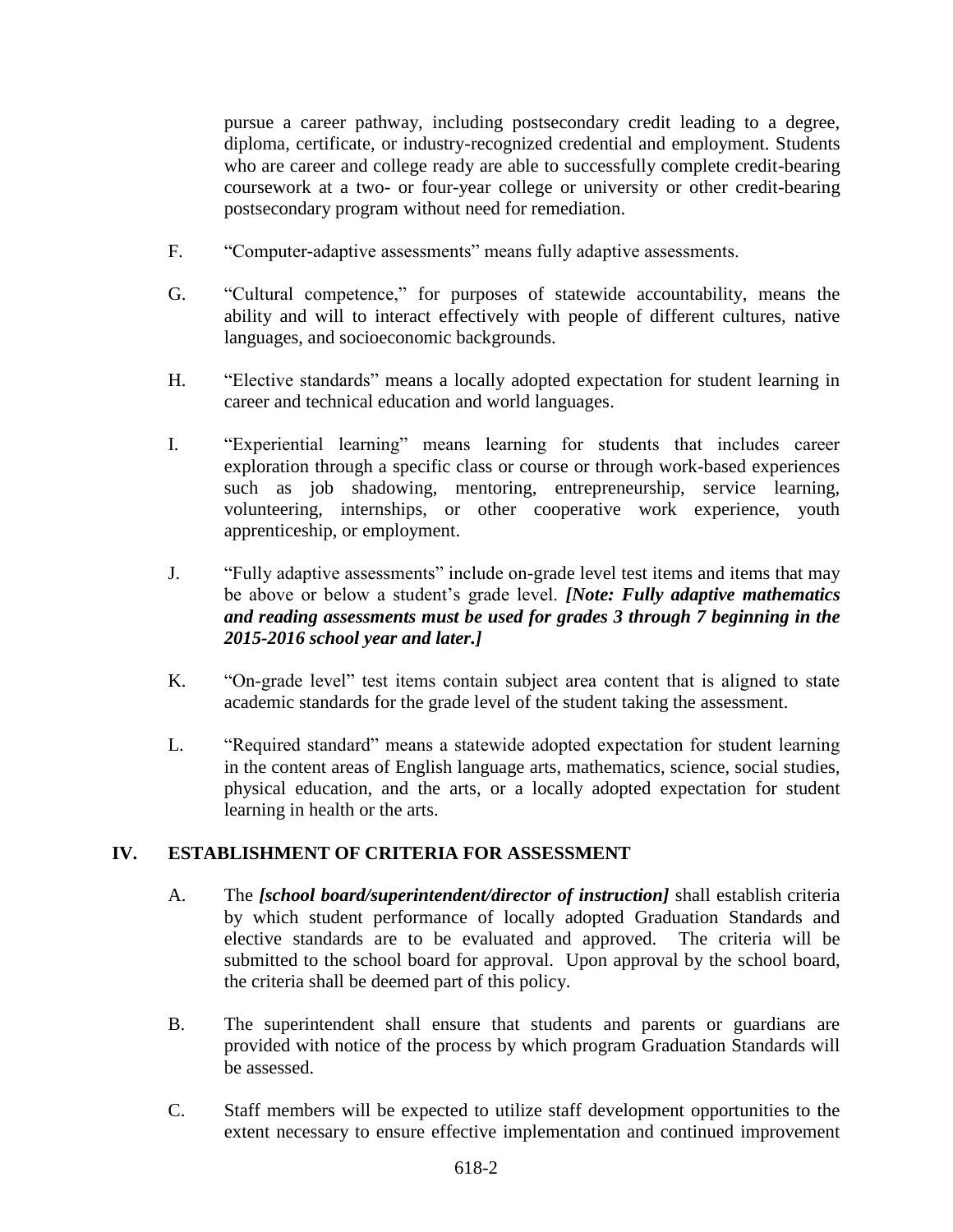of the implementation of assessments under the Minnesota Academic Standards.

#### **V. STANDARDS FOR MINNESOTA ACADEMIC STANDARDS PERFORMANCE ASSESSMENTS**

#### A. Benchmarks

The school district will offer and students must achieve all benchmarks for an academic standard to satisfactorily complete that state standard. These benchmarks will be used by the school district and its staff in developing tests to measure student academic knowledge and skills.

*[School districts are required to formally establish a periodic review cycle for academic standards and related benchmarks in health, world languages, and career and technical education.]*

# B. Statewide Academic Standards Testing

- 1. The school district will utilize statewide assessments developed from and aligned with the state's required academic standards as these tests become available to evaluate student progress toward career and college readiness in the context of the state's academic standards.
- 2. The school district will administer annually, in accordance with the process determined by MDE, the state-constructed tests aligned with state standards to all students in grades 3 through 8 and at the high school level as follows:
	- a. computer-adaptive reading and mathematics assessments in grades 3 through 8;
	- b. high school reading and mathematics and a high school writing test, when it becomes available; and
	- c. science assessments in one grade in the grades 3 through 5 span, the grades 6 through 8 span, and a life science assessment in the grades 9 through 12 span (a passing score on high school science assessments is not a condition of receiving a diploma).
- 3. The school district will develop and administer locally constructed tests in social studies, health and physical education, and the arts to determine if a student has met the required academic standards in these areas.
- 4. The school district may use a student's performance on a statewide assessment as one of the multiple criteria to determine grade promotion or retention. The school district also may use a high school student's performance on a statewide assessment as a percentage of the student's final grade in a course, or place a student's assessment score on the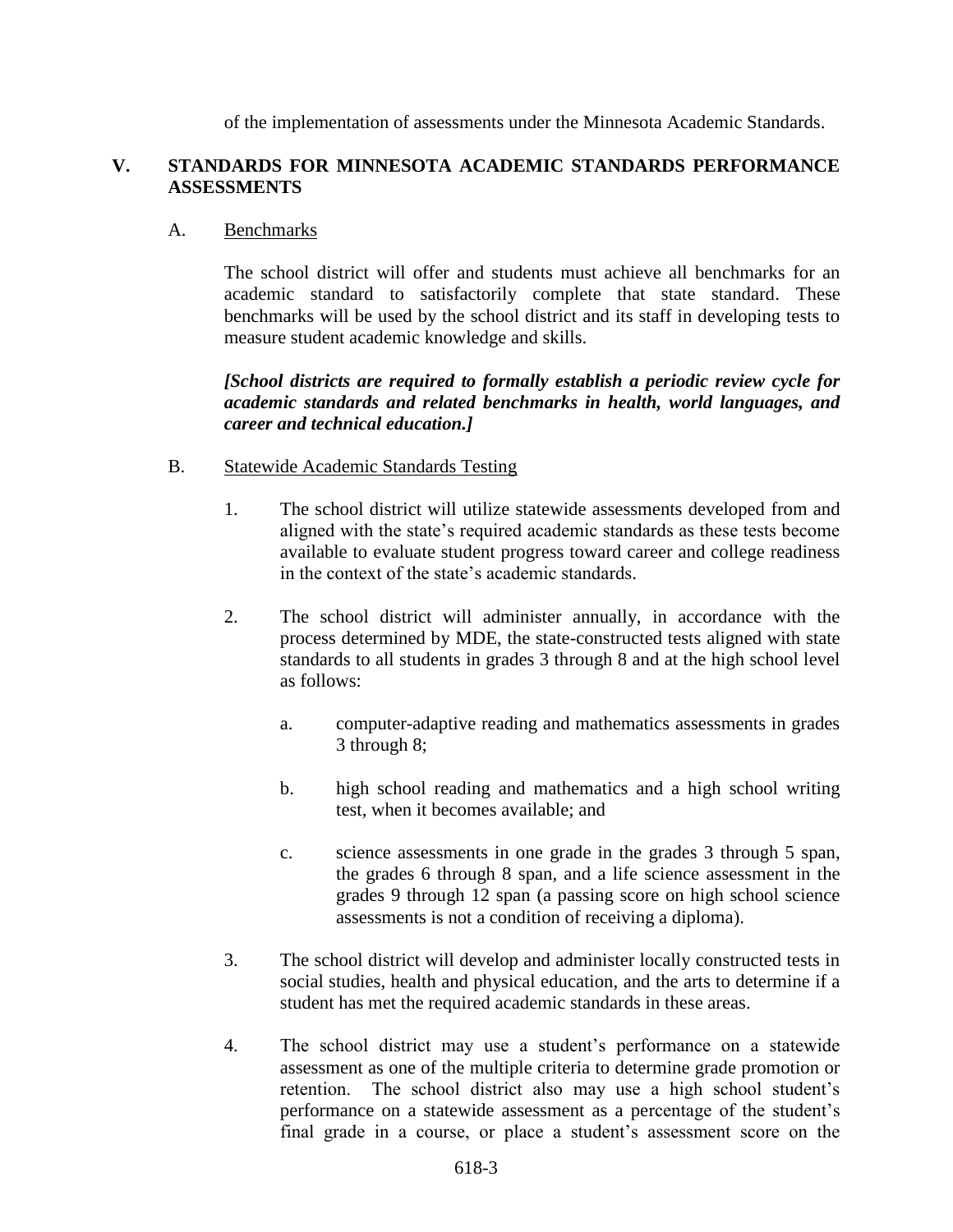student's transcript.

5. For students in grade 8 in the 2012-2013 school year and later, the school district must record on the high school transcript a student's progress toward career and college readiness. For other students, this record of progress must be made as soon as practicable. In addition, the school district may include a notation of high achievement on the high school diplomas of those graduating seniors who, according to established school board criteria, demonstrate exemplary academic achievement during high school.

# C. Rigorous Course of Study Waiver

- 1. Upon receiving a student's application signed by the student's parent or guardian, the school district must declare that a student meets or exceeds a specific academic standard required for graduation if the school board determines that the student:
	- a. is participating in a course of study, including an advanced placement or international baccalaureate course or program; a learning opportunity outside the curriculum of the school district; or an approved preparatory program for employment or postsecondary education that is equally or more rigorous than the corresponding state or local academic standard required by the school district;
	- b. would be precluded from participating in the rigorous course of study, learning opportunity, or preparatory employment or postsecondary education program if the student were required to achieve the academic standard to be waived; and
	- c. satisfactorily completes the requirements for the rigorous course of study, learning opportunity, or preparatory employment or postsecondary education program.
- 2. The school board also may formally determine other circumstances in which to declare that a student meets or exceeds a specific academic standard that the site requires for graduation under this section.
- 3. A student who satisfactorily completes a post-secondary enrollment options course or program or an advanced placement or international baccalaureate course or program is not required to complete other requirements of the academic standards corresponding to that specific rigorous course of study.

#### **VI. CAREER EXPLORATION ASSESSMENT**

A. Student assessments, in alignment with state academic standards, shall include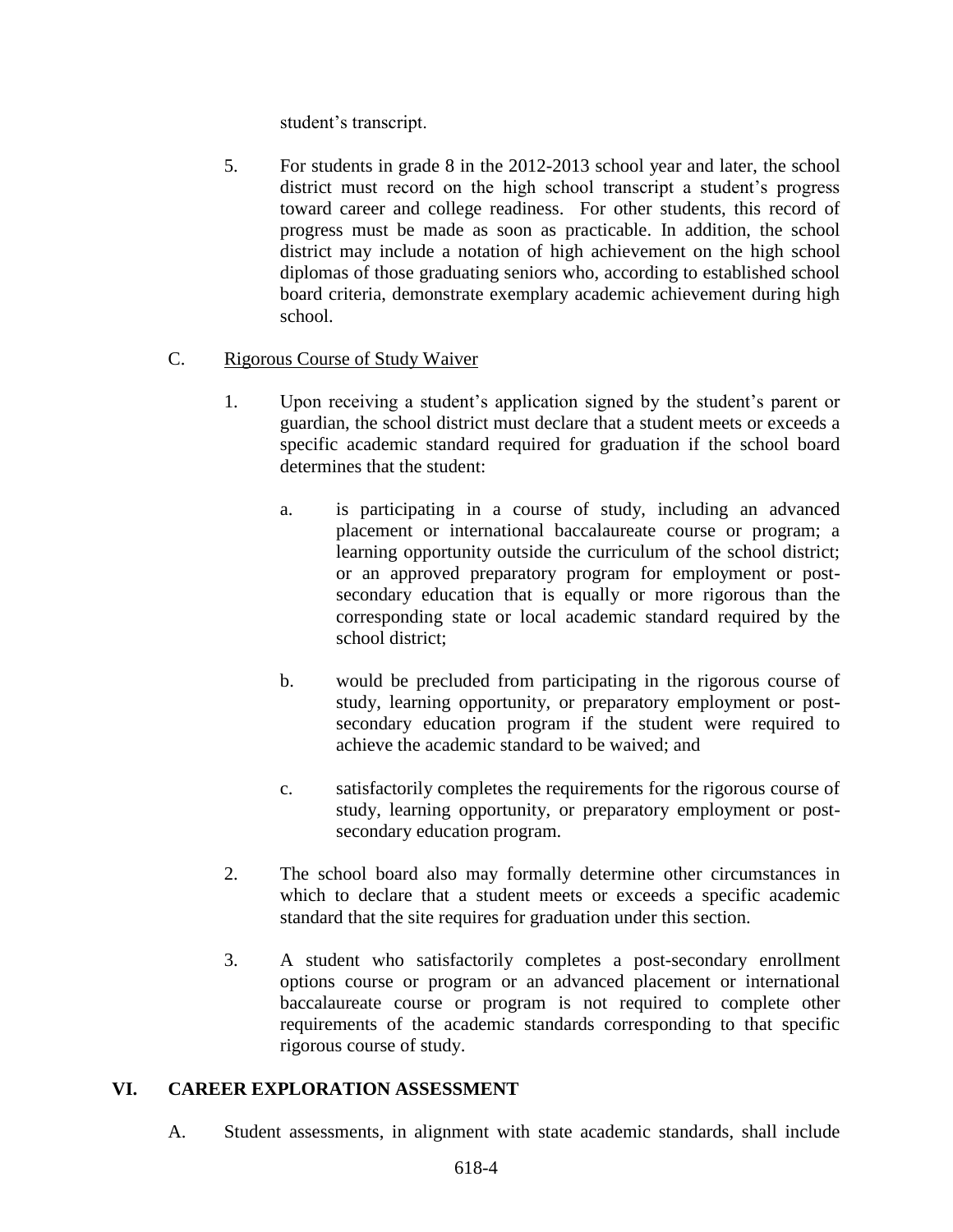clearly defined career and college readiness benchmarks and satisfy Minnesota's postsecondary admissions requirements. Students in grade 11 or grade 12 must be provided with an opportunity to participate on a nationally normed college entrance exam. Achievement and career and college readiness in mathematics, reading, and writing must also be assessed. When administering formative or summative assessments used to measure the academic progress, including the oral academic development, of English learners and inform their instruction, schools must ensure that the assessments are accessible to the students and students have the modifications and supports they need to sufficiently understand the assessments.

- B. On an annual basis, the school district must use the career exploration elements in these assessments, beginning no later than grade 9, to help students and their families explore and plan for postsecondary education or careers based on the students' interests, aptitudes, and aspirations. The school district must use timely regional labor market information and partnerships, among other resources, to help students and their families successfully develop, pursue, review, and revise an individualized plan for postsecondary education or a career. This process must help increase students' engagement in and connection to school, improve students' knowledge and skills, and deepen students' understanding of career pathways as a sequence of academic and career courses that lead to an industryrecognized credential, an associate's degree, or a bachelor's degree and are available to all students, whatever their interests and career goals.
- C. All students, except those eligible for alternative assessments, must be given the opportunity to participate on a nationally normed college entrance exam in grade 11 or 12. A student under this paragraph who demonstrates attainment of required state academic standards on these assessments, which include career and college readiness benchmarks, is academically ready for a career or college and is encouraged to participate in courses awarding college credit to high school students. Such courses and programs may include sequential courses of study within broad career areas and technical skill assessments that extend beyond course grades.
- D. As appropriate, students through grade 12 must continue to participate in targeted instruction, intervention, or remediation and be encouraged to participate in courses awarding college credit to high school students.
- E. In developing, supporting, and improving students' academic readiness for a career or college, the school district must have a continuum of empirically derived, clearly defined benchmarks focused on students' attainment of knowledge and skills so that students, their parents, and teachers know how well students must perform to have a reasonable chance to succeed in a career or college without need for postsecondary remediation.

| <b>Legal References:</b> | Minn. Stat. $\S$ 120B.018 (Definitions) |  |  |  |  |                                                                 |  |  |
|--------------------------|-----------------------------------------|--|--|--|--|-----------------------------------------------------------------|--|--|
|                          |                                         |  |  |  |  | Minn. Stat. § 120B.02 (Educational Expectations for Minnesota's |  |  |